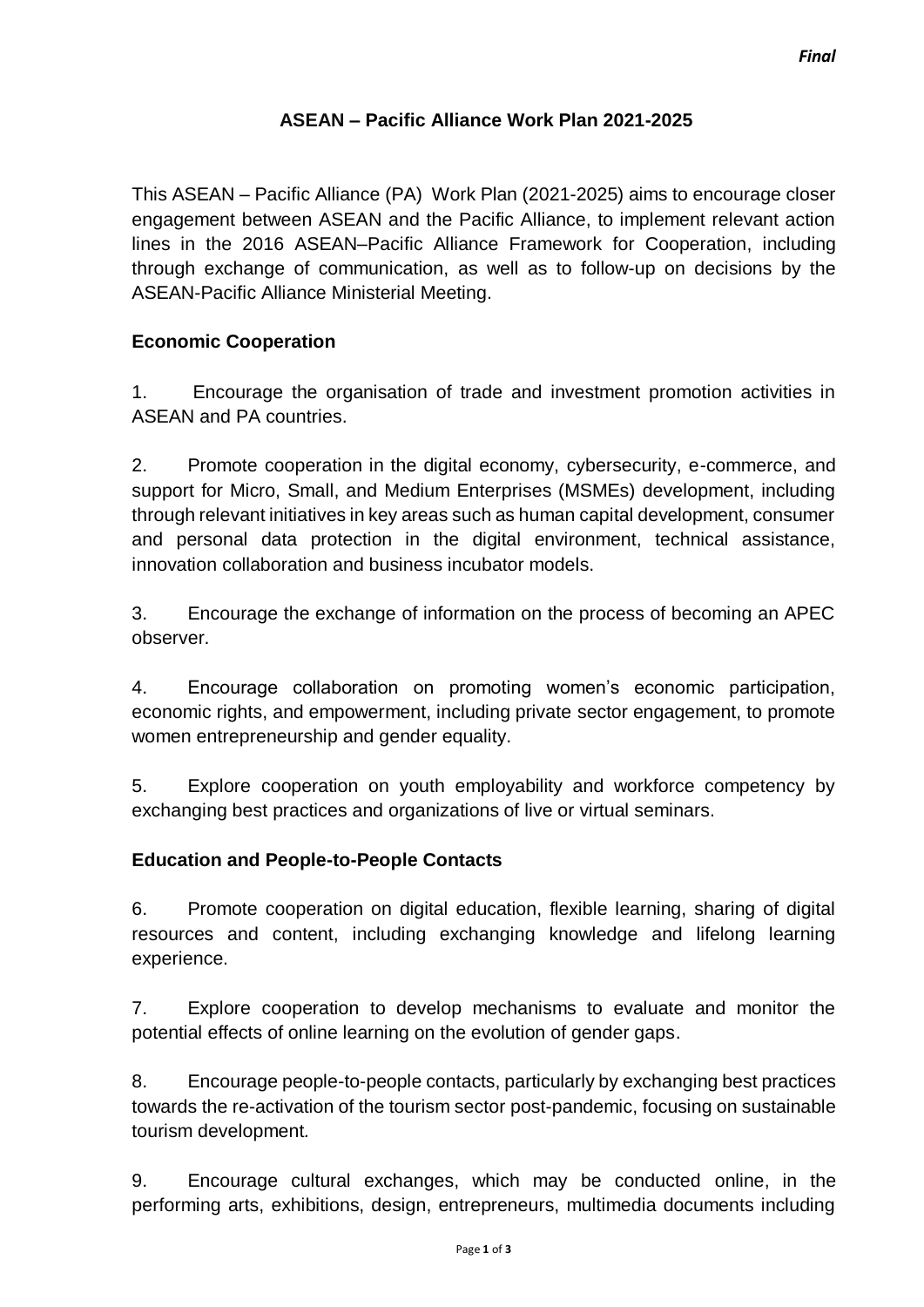films, and other cultural products that may be of interest to both ASEAN and the Pacific Alliance.

10. Promote cooperation on Technical and Vocational Education and Training (TVET), the ASEAN TVET Council and on human resource development towards the Fourth Industrial Revolution (4IR) to meet the global labour market's demands.

# **Science, Technology, and Innovation as well as Smart Cities and Connectivity**

11. Promote the exchange of experiences and best practices on the progress and implementation of the Pacific Alliance Roadmap for the Regional Digital Market and the ASEAN Digital Masterplan (ADM) 2025 as well as ASEAN Digital Integration Framework (DIF) and its Action Plan (DIFAP) 2019-2025 and in order to address challenges and seize opportunities in the digital economy and the Fourth Industrial Revolution for MSMEs development.

12. Foster science and technology scholarships, including environment-related areas, to enhance talent mobility opportunities.

13. Explore collaboration on promoting women and girls' participation in the Science, Technology, Engineering, and Mathematics (STEM) fields.

14. Explore joint events to share experiences related to innovation, energy and food policies, as well as sustainable urbanisation and economic development.

15. Encourage collaboration on the use of Science, Technology, and Innovation to help accelerate the implementation of the UN 2030 Agenda for Sustainable Development in the region.

16. Explore collaboration on smart cities and connectivity, including sharing information, exchanging best practices and capacity building activities through initiatives such as the ASEAN Smart Cities Network (ASCN) and the Master Plan on ASEAN Connectivity (MPAC) 2025.

### **Environment and Sustainable Development**

17. Encourage exchange of information and best practices on sustainable development in ASEAN and PA member states, including the possibility of organising seminars and workshops related to the Sustainable Development Goals (SDGs) and disaster management with a focus on actions towards the achievement and reporting of the SDGs.

18. Encourage exchange of information and best practices in topics such as the sustainable management of plastic waste and marine litter, sustainable fisheries and combating Illegal, Unreported, and Unregulated (IUU) fishing, circular economy,